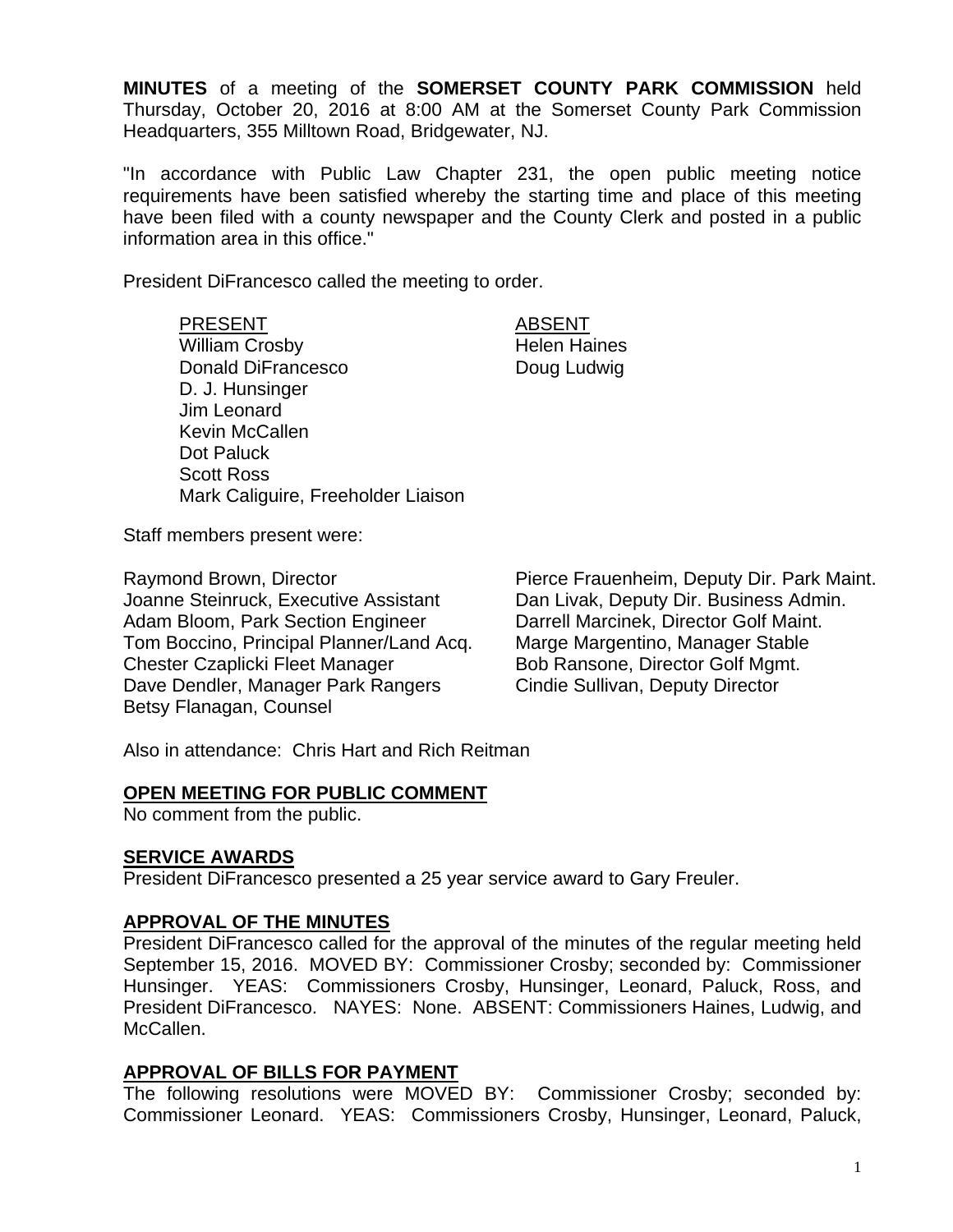Ross, and President DiFrancesco. NAYES: None. ABSENT: Commissioners Haines, Ludwig, and McCallen.

# **Resolution R16-077–Payment of Claims**

Resolution authorizing payment of bills for \$696,285.00 comprising of check numbers 7205-7234, 7378-7395, 6999-7059, 7060-7115, 7120-7166, 7167-7204, 7239-7322, and 7325-7373.

# **Resolution R16-078–Payment of Confirming Orders**

Resolution authorizes payment to confirming orders totaling \$41,451.17.

# **DIRECTOR'S REPORT**

A report was submitted for the month of September 2016.

# **COMMISSIONER CORRESPONDENCE**

- 1. Letter from Borough of Peapack and Gladstone Police Department thanking Dan Livak for his assistance in conducting the Department's Corporal interviews.
- 2. Hartford Steam Boiler inspected Quail Brook Golf Course and there are no recommendations.
- 3. Hartford Steam Boiler inspected Spooky Brook Golf Course and had recommendations.
- 4. Note of thanks from the New Centre Dairy for all the work that the Park Commission does during the 4-H Fair.
- 5. Notice from New Jersey Water Supply Authority of the Proposed Rate Adjustments for the Sale of Water for Fiscal Year 2018.
- 6. Notice from New Jersey Water Supply Authority regarding Mount Olive Township's application for uninterruptible water supply from the Raritan Basin System.

# **CONSENT AGENDA**

# **RESOLUTIONS**

The following resolutions were MOVED BY: Commissioner Crosby; seconded by: Commissioner Leonard. YEAS: Commissioners Crosby, Hunsinger, Leonard, McCallen, Paluck, Ross, and President DiFrancesco. NAYES: None. ABSENT: Commissioners Haines and Ludwig.

# **Resolution R16-079–Membership to the Somerset County Insurance Commission**

Resolution authorizes the Park Commission to establish membership in the Somerset County Insurance Commission.

Director Brown reported that the membership will provide a better way to control the expenses associated with health insurance. The Freeholders invited the Park Commission to participate in the membership. This membership does not in any way change benefits. Freeholder Caliguire reported that it is a savings on the administration cost of the benefits. This creates a larger pool of members, which include the County Library, Vocational and Technical School, and the Park Commission versus each entity having their own health insurance package. The long term plan is to develop a clinic for employees in which participation would be voluntary. The clinic would have a holistic approach to employee health. Somerset County would be the first county in the state to have such a facility.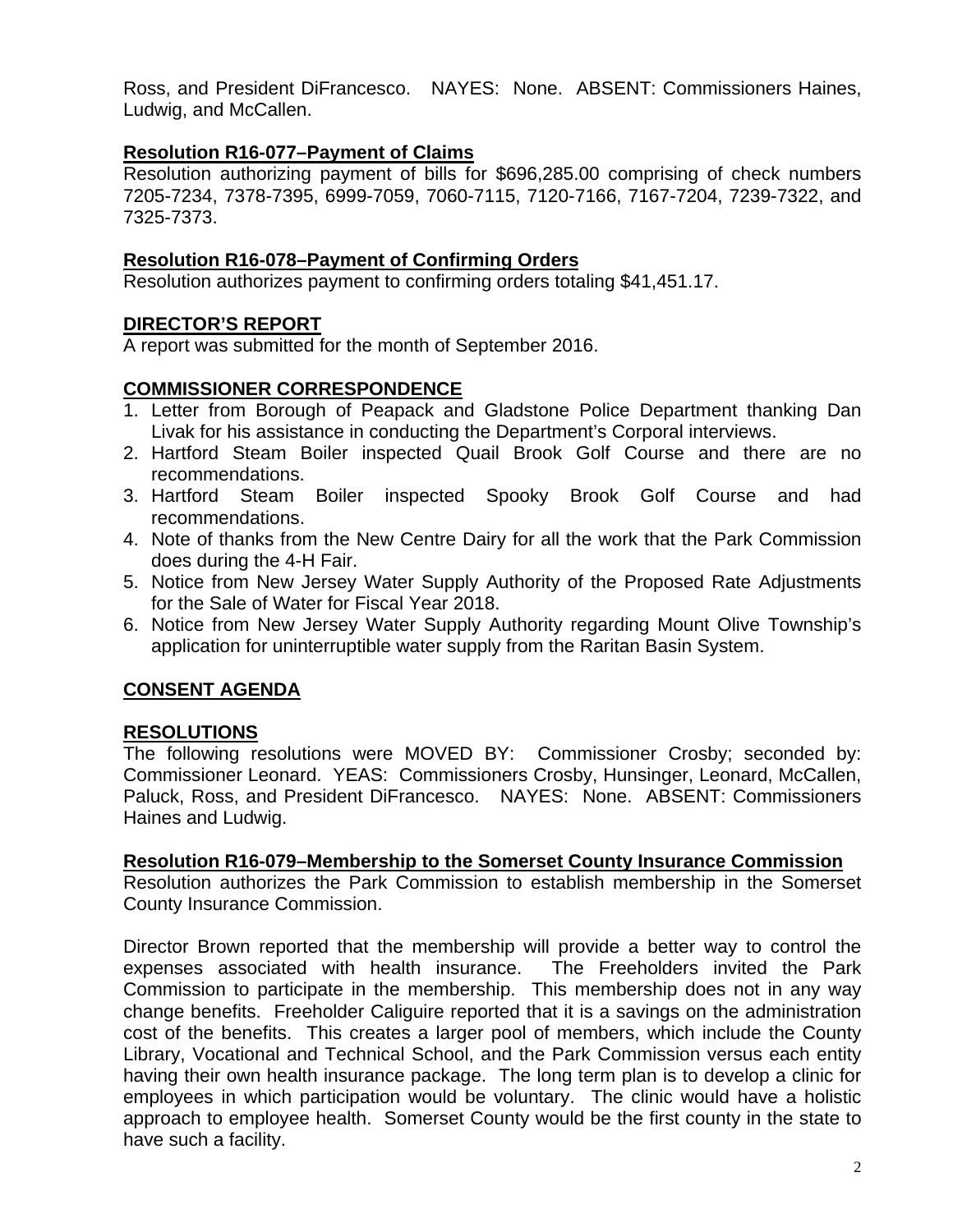Commissioner Leonard commented that the only change to the benefits would be additional opportunities for employees.

# **Resolution R16-080–Accepting the Memorandum of Agreements with Teamsters Local Union No. 469**

Resolution accepts the Memorandum of Agreement dated September 12, 2016. The Contract is for three years from January 1, 2015 to December 31, 2017.

# **Resolution R16-081 – Award of Contract for Feed and Supplements**

Resolution awards a contract to Middle Valley Farm and Bohonyi Corporation. The cost is not to exceed \$59,420 for the remainder of 2016.

# **Resolution R16-082 – Authorizing State Contract for Purchase of Data Communications Equipment**

Resolution authorizes the purchase from ePlus Technology, Inc. for Voice Over IP components. The cost is not to exceed \$104,288.06.

# **Resolution R16-083 – Award of Five-Year Farming Licenses to Five (5) Parcels**

Resolution awards a License Agreement to Shane Doyle Farms, LLC for Baron Parcel (\$7,620 Per Year), Dutch Hollow Farm for Snearowski Parcel (\$150 Per Year), Richard F. Enderley for Snearowski West Parcel (\$250 Per Year), Beekman Homestead Farm for South Branch Reserve Parcel (\$701 Per Year), and Derwood Farms for Kanach North (\$3,352.10 Per Year).

### **Resolution R16-084 – Award of First Year of a Two-Year County Contract for Gasoline**

Resolution awards a contract to Riggins, Inc. and the cost is not to exceed \$51,900.

### **Resolution R16-085 – Award of First Year of a Two-Year County Contract for Diesel Fuel**

Resolution awards a contract to National Fuel Oil, Inc., Allied Oil, LLC, and Finch Fuel Oil Company. The cost is not to exceed \$30,820.

### **Resolution R16-086 – Authorizing use of Dedicated Account for Tree Pruning and Removal Services**

Resolution authorizes the use of additional funds (\$20,000) for the remainder of 2016.

# **Resolution R16-087 – Authorizing Additional Funds for HVAC Services**

Resolution authorizes the use of additional funds (\$10,000) for the remainder of 2016.

### **Resolution R16-088 – Award of County Contract for Purchase of Two (2) John Deere 4052R Compact Utility Tractors with One (1) Non-Contract Option Each and One (1) Contract Option**

Resolution awards a contract to Central Jersey Equipment, LLC. The cost is not to exceed \$60,510.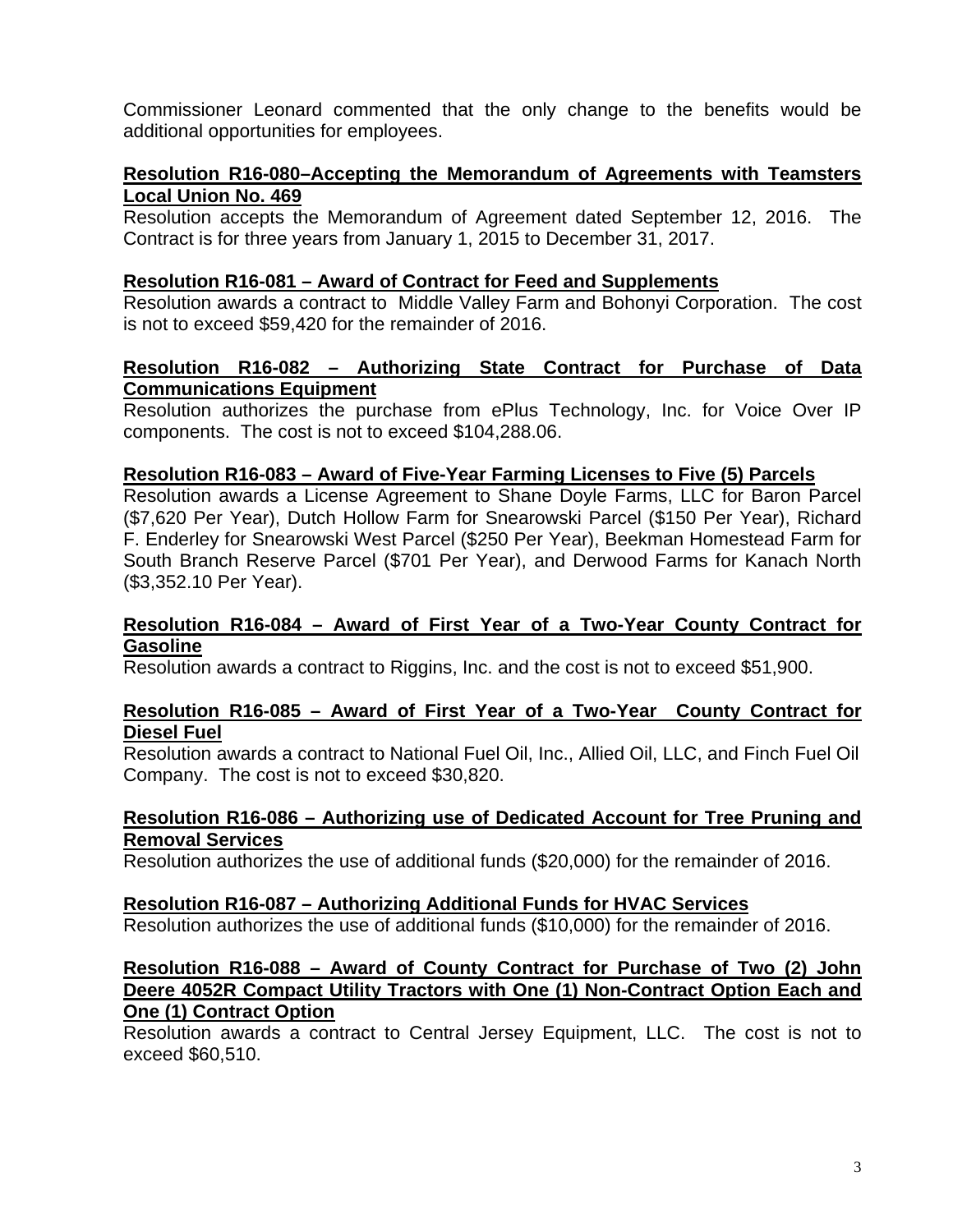### **Resolution R16-089 – Award of County Contract for One (1) Toro 7210 Groundsmaster**

Resolution awards a contract to Storr Tractor Company. The cost is not to exceed \$25,784.

### **Resolution R16-090 – Award of County Contract for Four (4) Salsco Roll-N-Go Gas Greens Roller with One (1) Factory Installed Non-Contract Option**

Resolution awards a contract to Wilfred MacDonald, Inc. The cost is not to exceed \$71,966.

### **Resolution R16-091 – Award of County Contract for Three (3) Toro Pro Force Debris Blowers**

Resolution awards a contract to Evergreen Specialty Services. The cost is not to exceed \$19,425.

### **Resolution R16-092 – Award of County Contract for One (1) Toro Sand Pro 5040 With Four (4) Contract Options**

Resolution awards a contract to Storr Tractor Company. The cost is not to exceed \$19,098.

# **Resolution R16-093 – Award of County Contract for One (1) Toro 7200Z, Model 30495 Rotary Lawnmower**

Resolution awards a contract to Storr Tractor Company. The cost is not to exceed \$18,067.

# **Resolution R16-094 – Award of County Contract for Purchase of One (1) John Deere 2500B Diesel Triplex Mower with Three (3) Contract Options**

Resolution awards a contract to Finch Services, Inc. The cost is not to exceed \$48,300.

# **Resolution R16-095 – Award of County Contract for Four (4) Toro Workman HDX Auto Transmission Utility Vehicles Each With One (1) Contract Option**

Resolution awards a contract to Storr Tractor Company. The cost is not to exceed \$92,976.12.

# **COMMITTEE REPORTS**

# **FINANCE/BUSINESS ADMINISTRATION**

President DiFrancesco, Chair of the Committee, submitted a report for the month of September 2016.

Dan Livak, Deputy Director Business Administrator reported that 2016 revenue year to date is less than the last three years.

# **HUMAN RESOURCES**

Commissioner Leonard, Chair of the Committee, submitted a report for the month of September 2016.

# **LEISURE SERVICES**

A report was submitted for the month of September 2016.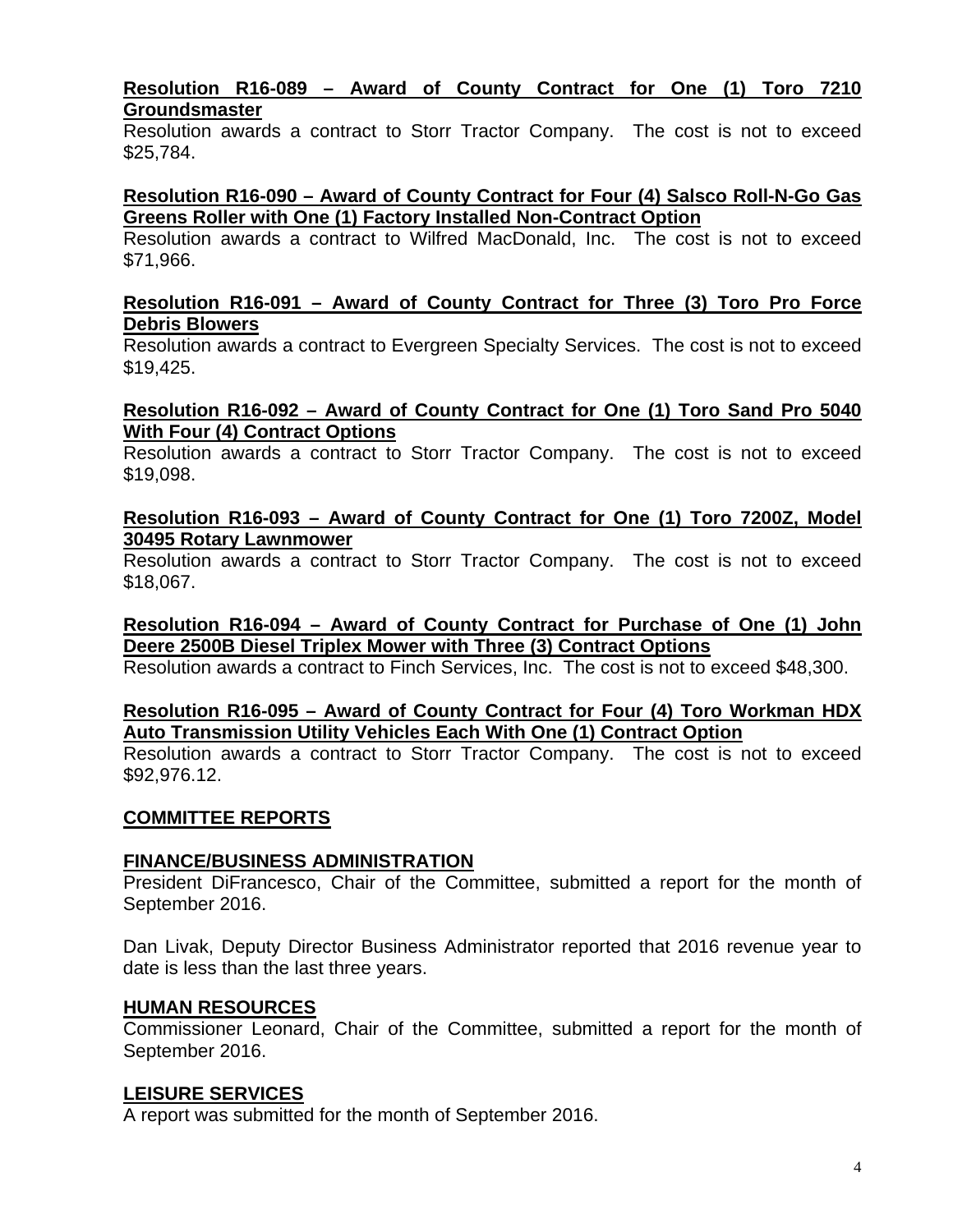# **GOLF MANAGEMENT**

Commissioner Paluck, Chair of the Committee, submitted a report for the month of September 2016.

Darrell Marcinek, Director Golf Maintenance reported that tee and fairway aeration of the Lake and Ridge courses at Neshanic will be done this week and the Meadow course next week.

Bob Ransone, Deputy Director Golf Management reported that revenue in the first half of the month has exceeded revenue for the same time period last year. Roger Cleveland from Callaway Golf conducted a clinic at Neshanic Valley on October 9. In spite of rain and wind, 50 people attended the general public portion of the event and another 15 attended special wedge fitting session by Roger. Weather caused both clinics to move inside. The Metropolitan Golf Association has requested Neshanic Valley host the 2020 MGA Public Links Championship. It will be the second time Neshanic Valley has hosted this Championship. It is a one day 36-hole Championship and the MGA pays green fees for all participants. This is one of the oldest Championships in the U.S. and attracts players from the tristate area.

### **INFORMATION MANAGEMENT**

Commissioner McCallen, Chair of the Committee, submitted a report for the month of September 2016.

Dan Livak, Deputy Director Business Administrator reported that the Voice Over IP project is progressing and it will result in substantial savings in phone bills.

#### **VISITOR SERVICES**

Commissioner Crosby, Chair of the Committee, submitted a report for the month of September 2016.

#### **PROPERTY MANAGEMENT**

Commissioner Crosby, Chair of the Committee, submitted a report for the month of September 2016.

Dan Livak, Deputy Director Business Administrator reported that the five new farming licenses just awarded will result in an additional \$4,300 in revenue.

# **PLANNING AND LAND ACQUISITION**

A report was submitted for the month of September 2016.

# **CAPITAL FACILIITES – CONSTRUCTION and ENGINEERING**

Commissioner McCallen, Chair of the Committee, submitted a report for the month of September 2016.

Ray Brown reported that a meeting will be held on October 25 to review the new allocations and the status of projects.

# **PARK MAINTENANCE & HORTICULTURE**

Commissioner Hunsinger, Chair of the Committee, submitted a report for the month of September 2016.